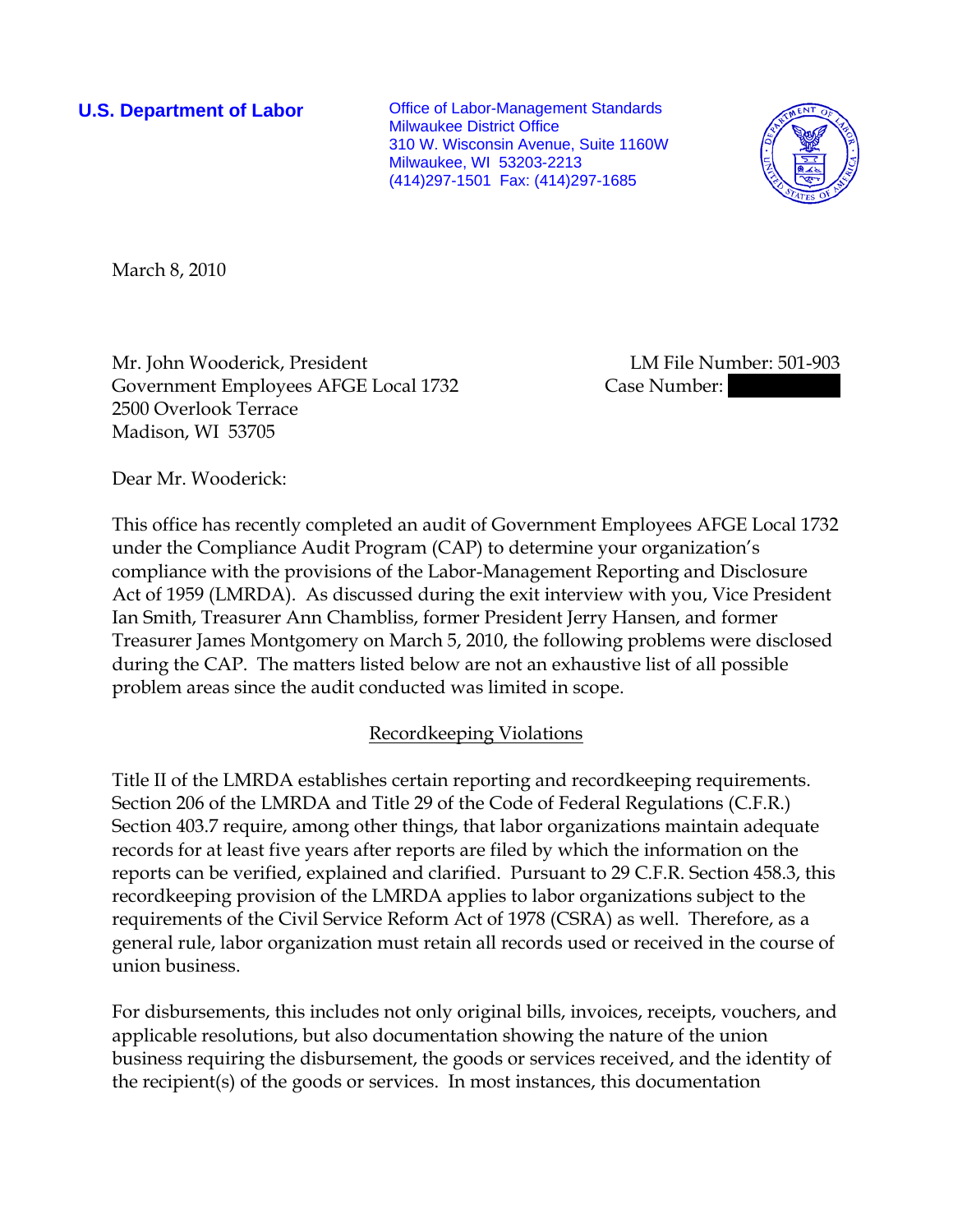Mr. John Wooderick March 8, 2010 Page 2 of 8

requirement can be satisfied with a sufficiently descriptive expense receipt or invoice. If an expense receipt is not sufficiently descriptive, a union officer or employee should write a note on it providing the additional information. For money it receives, the labor organization must keep at least one record showing the date, amount, purpose, and source of that money. The labor organization must also retain bank records for all accounts.

The audit of Local 1732's 2008 and some 2009 records revealed the following recordkeeping violations:

# 1. General Reimbursed, Per Diem, and Credit Card Expenses

Local 1732 did not retain adequate documentation for reimbursed expenses incurred by officers and employees totaling at least \$1,500. For example, former President Jerry Hansen was reimbursed \$340 for "Airline Tickets for AFGE conference." However, no supporting documentation was retained. In addition, at least \$900 was disbursed to officers and employees for per diem for training, but adequate records were not retained. The only records retained to support these expenses check stubs and canceled checks. In the case of per diem payments to officers for travel on union business, Local 1732 must maintain records which identify the business purpose of each trip, the dates of travel, the destination, and the per diem rate paid.

In May 2009, Local 1732 obtained a credit card for use of its officers. Local 1732 failed to retain adequate documentation for credit card expenses incurred by Mr. Hansen and former Secretary Treasurer James Montgomery totaling at least \$10,000. For example, lodging expenses totaling at least \$2,800 were charged to the credit card, but no hotel receipts were retained. Local 1732 retained the credit card statements showing the charges incurred, but retained no other records of any kind that identified the union business conducted that required the expenses be incurred or the names of the persons who incurred the expenses. Credit card statements alone are not sufficient to fulfill the recordkeeping requirements.

As noted above, labor organizations must retain original receipts, bills, and vouchers for all disbursements. The president and treasurer (or corresponding principal officers), who are required to sign your union's LM report, are responsible for properly maintaining union records.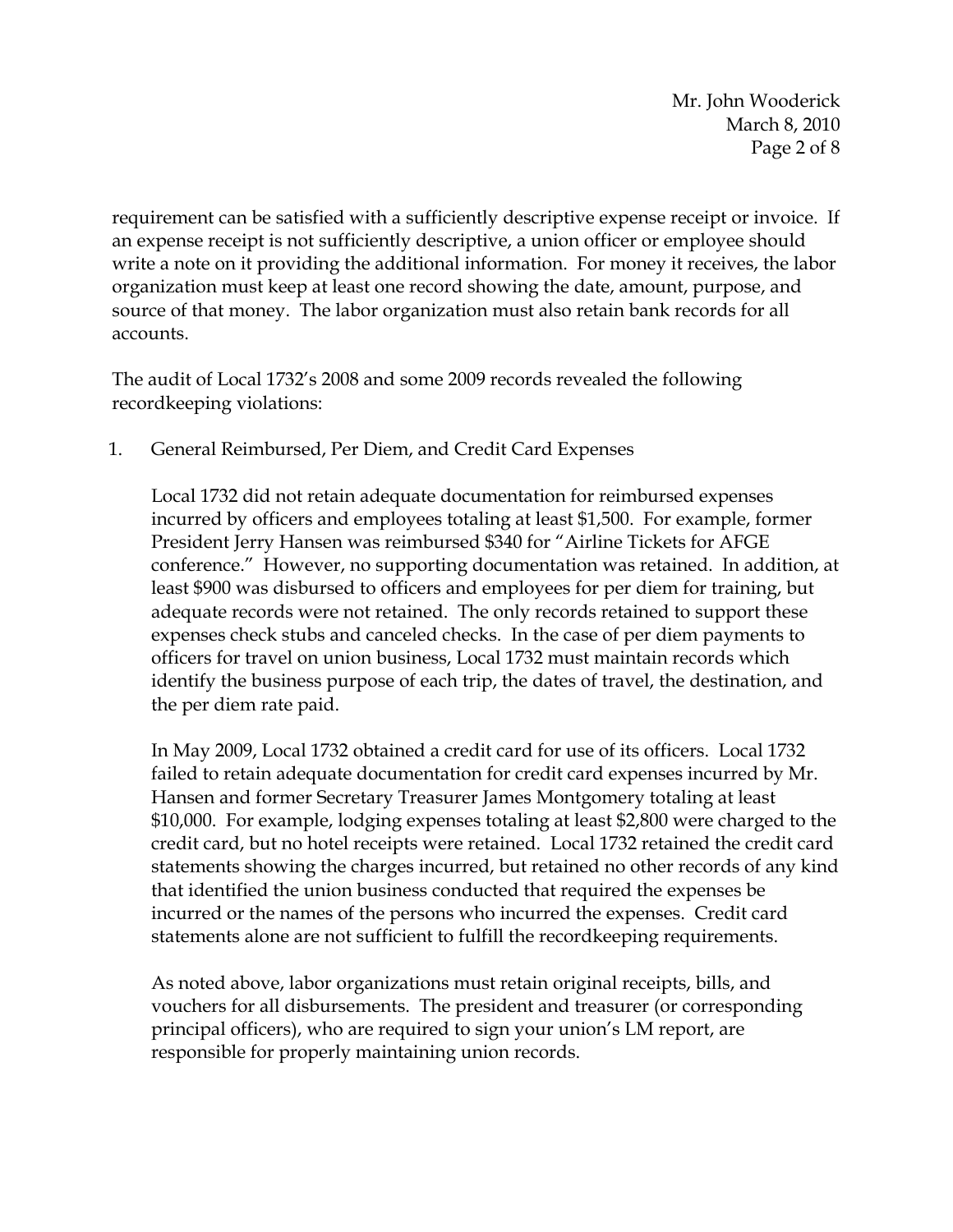Mr. John Wooderick March 8, 2010 Page 3 of 8

During the exit interview, I provided a sample of an expense voucher Local 1732 may use to satisfy the recordkeeping requirements. The sample identifies the type of information and documentation that the local must maintain for officer expenses.

2. Receipt Dates and Sources not Recorded & Dues Deduction Reports

Entries in Local 1732's check register reflect the date money was deposited and do not identify the date money was received, the sources of the payments, or the individual amounts. Receipts records must show the date, amount, and source of all receipts. Further, Local 1732 failed to retain at least half of its employer dues deduction reports which would have identified the date, source and amount of most of the payments received. The date of receipt is required to be recorded in union records to verify, explain, or clarify amounts required to be reported in Statement B (Receipts and Disbursements) of the LM-3. The LM-3 instructions for Statement B state that the labor organization must record receipts when it actually receives money and disbursements when it actually pays out money. Failure to record the date money was received could result in reporting some receipts on the LM-3 for a different year than the year it actually received them.

3. Other Expenses

Adequate documentation was not retained for some disbursements related to office supplies, travel, training, and other expenses totaling at least \$6,200. For example, Local 1732 disbursed over \$1,000 to the United States Postal Service for stamps and over \$1,200 to the Best Western for a stewards training. However, no receipt or other supporting documentation could be found in the records for those disbursements. As noted above, labor organizations must retain original receipts, bills, and vouchers for all disbursements.

4. Bank Statements, Canceled Checks, & Voided Checks

Local 1732 failed to retain a bank statement and canceled checks for its checking account for November 2008 In addition, Local 1732 failed to maintain any records for its savings and certificate of deposit accounts. Furthermore, during the audit, past Secretary Treasurer James Montgomery stated that he destroyed all voided checks.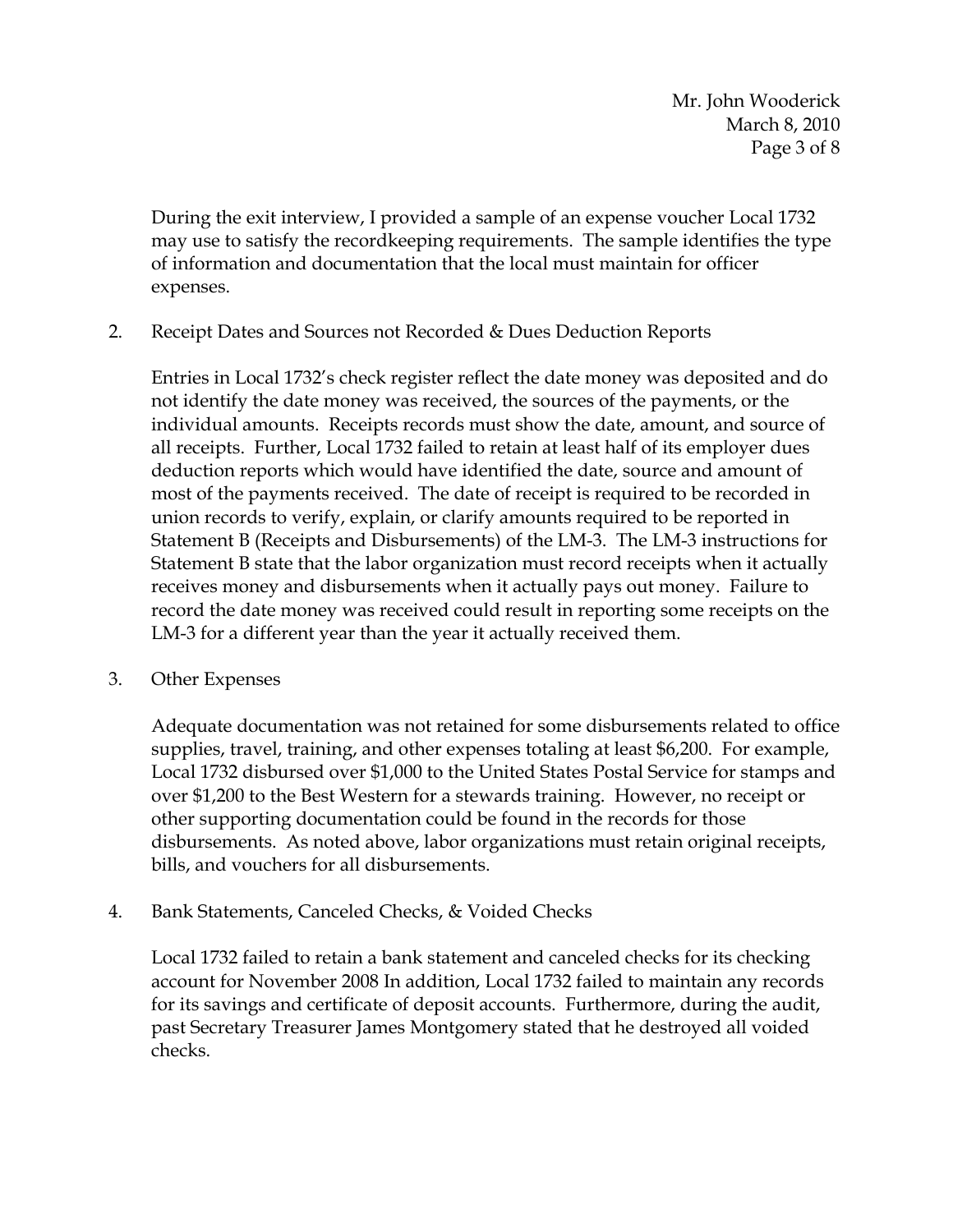Mr. John Wooderick March 8, 2010 Page 4 of 8

Bank statements and checks are legal instruments that, when used, create a transaction required to be reported on a Labor Organization Annual Report. Bank statements, canceled and voided checks are required to be retained to verify, clarify, and support the information reported by labor organizations on LM reports.

The proper maintenance of union records is the personal responsibility of the individuals who are required to file Local 1732's LM report. You should be aware that under the provisions of Section 209(a) of the LMRDA and Section 3571 of Title 18 of the U.S. Code, willful failure to maintain records can result in a fine of up to \$100,000 or imprisonment for not more than one year, or both. Under the provisions of Section 209(c) of the LMRDA and Section 3571 of Title 18 of the U.S. Code, willful destruction or falsification of records can result in a fine of up to \$100,000 or imprisonment for not more than one year, or both. The penalties provided in Section 209(c) and Section 3571 of Title 18 apply to any person who caused the violations, not just the individuals who are responsible for filing the union's LM report.

# Reporting Violations

Pursuant to 29 C.F.R., Section 458.3, the reporting requirement under 29 C.F.R. Section 403.2 (see Section 201(b) of the Labor-Management Reporting and Disclosure Act (LMRDA)) is made applicable to labor organizations subject to the requirements of the CSRA. This provision requires labor organizations to file annual financial reports that accurately disclose their financial condition and operations. The audit disclosed a violation of this requirement. The Labor Organization Annual Report (Form LM-3) filed by Local 1732 for fiscal year ended December 31, 2008, was deficient in the following areas:

### 1. Disbursements to Officers

Local 1732 did not include some reimbursements to officers totaling at least \$2,000 in the amounts reported Item 24 (All Officers and Disbursements to Officers). For example, Mr. Hansen received at least \$1,000 in reimbursed expenses during 2008 but only \$210 is reported next to Mr. Hansen's name in Item 24, Column E (Allowances & Other Disbursements). It appears these payments were erroneously reported in Item 48 (Office & Administrative Expenses).

Most direct disbursements to Local 1732 officers and some indirect disbursements made on behalf of its officers must be reported in Item 24. A "direct disbursement"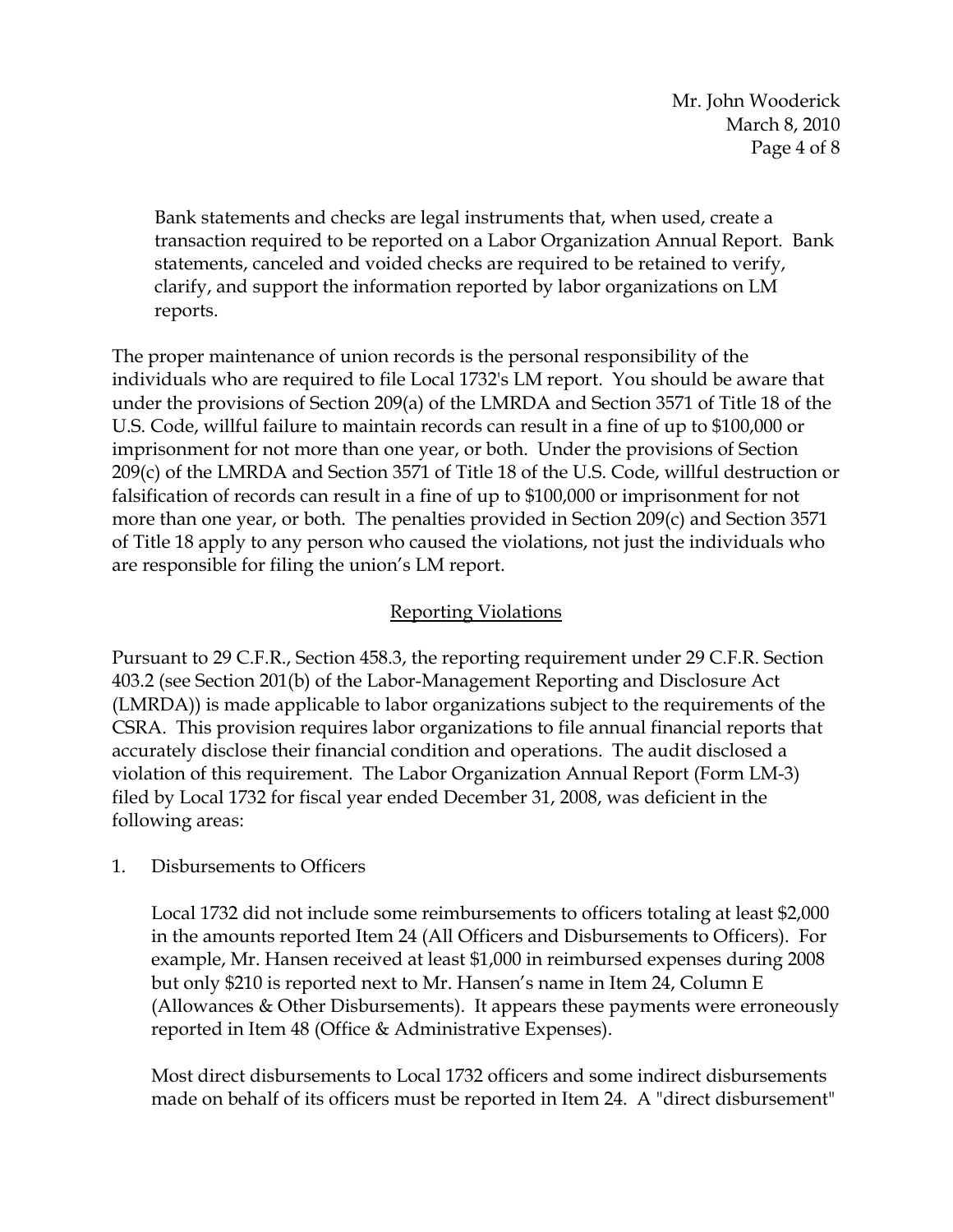Mr. John Wooderick March 8, 2010 Page 5 of 8

to an officer is a payment made to an officer in the form of cash, property, goods, services, or other things of value. See the instructions for Item 24 for a discussion of certain direct disbursements to officers that do not have to be reported in Item 24. An "indirect disbursement" to an officer is a payment to another party (including a credit card company) for cash, property, goods, services, or other things of value received by or on behalf of an officer. However, indirect disbursements for temporary lodging (such as a union check issued to a hotel) or for transportation by a public carrier (such as an airline) for an officer traveling on union business should be reported in Item 48 (Office and Administrative Expense).

### 2. Statement A (Cash Balances)

It appears that the cash figures reported in Item 25 are not the cash figures according to the union's books after reconciliation to the bank statements. The check stubs and register state Local 1732's beginning cash balance is \$16,201. However, only \$15,786 is reported in Item 25A. Local 1732's records indicate the ending cash balance is \$39,471, but \$65,626 is reported in Item 25B. The instructions for Item 25 state that the union should obtain account balances from its books as reconciled to the balances shown on bank statements.

3. Statement B (Receipts & Disbursements)

Local 1732 misreported receipts by at least \$39,986 and misreported disbursements by at least \$10,550. Local 1732's check register shows \$70,118 was received during 2008. However, the amount reported in Item 44 (Total Receipts) is \$110,118. The check register shows \$49,714 was disbursed during 2008. The amount reported in Item 55 (Total Disbursements) is \$60,266. Mr. Hansen and Mr. Montgomery stated that per capita disbursements were erroneously reported as a receipt in addition to a disbursement.

Local 1732 must file an amended Form LM-3 for fiscal year ended December 31, 2008, to correct the deficient items discussed above. I provided you with a blank form and instructions, and advised you that the reporting forms and instructions are available on the OLMS website (www.olms.dol.gov). The amended Form LM-3 should be submitted to this office at the above address as soon as possible, but not later than March 29, 2010. Before filing, review the report thoroughly to be sure it is complete, accurate, and signed properly with original signatures.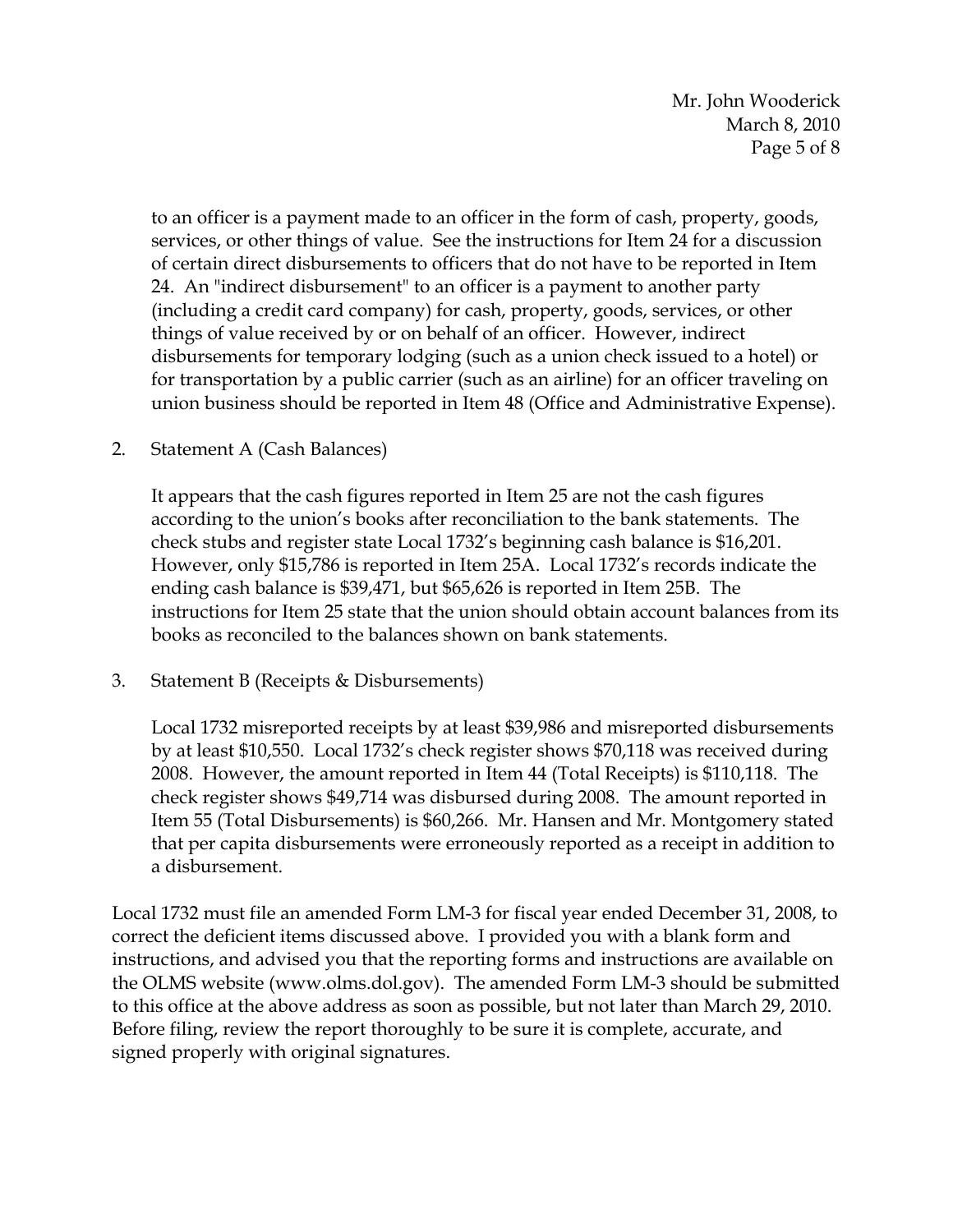Mr. John Wooderick March 8, 2010 Page 6 of 8

#### **Other Violation**

Inadequate Bonding

Pursuant to 29 C.F.R. Section 458.35, officers and employees of any labor organization subject to the CSRA are required to be bonded in accordance with Section 502(a) of the LMRDA. This provision requires that union officers and employees be bonded for no less than 10% of the total funds those individuals or their predecessors handled during the preceding fiscal year. Officers and employees of Local 1732 are currently bonded for \$7,500; however, they must be bonded for at least \$9,000. The audit revealed that Local 1732's officers and employees were not bonded for the minimum amount required at the time of the audit. However, evidence that adequate bonding coverage has since been obtained has been provided to OLMS. As a result, OLMS will take no further enforcement action regarding this issue.

### Other Issue

Personal use of Credit Cards

The audit revealed that Local 1732 obtained a credit card in April 2009, and during that year permitted you to use the union credit cards to pay for personal expenses. Although you promptly repaid Local 1732 for the personal expenses charged, OLMS does not recommend policies that allow personnel to make personal purchases with union credit cards because this may lead to misuse of union funds.

In addition, since these payments are considered indirect disbursements for reporting purposes and must be included in the amount reported next to your name in Item 24, Column F (Allowances and Other Disbursements) on your LM report for fiscal year ended December 31, 2009. The repayments made by you to Local 1732 must be reported in Item 44 (Other Receipts) for fiscal year ended 2009. OLMS recommends that Local 1732 review its disbursement policies and expenses review procedures to improve internal control of union funds.

I want to extend my personal appreciation to Government Employees AFGE Local 1732 for the cooperation and courtesy extended during this compliance audit. I strongly recommend that you make sure this letter and the compliance assistance materials provided to you are passed on to future officers. If we can provide any additional assistance, please do not hesitate to call.

Sincerely,